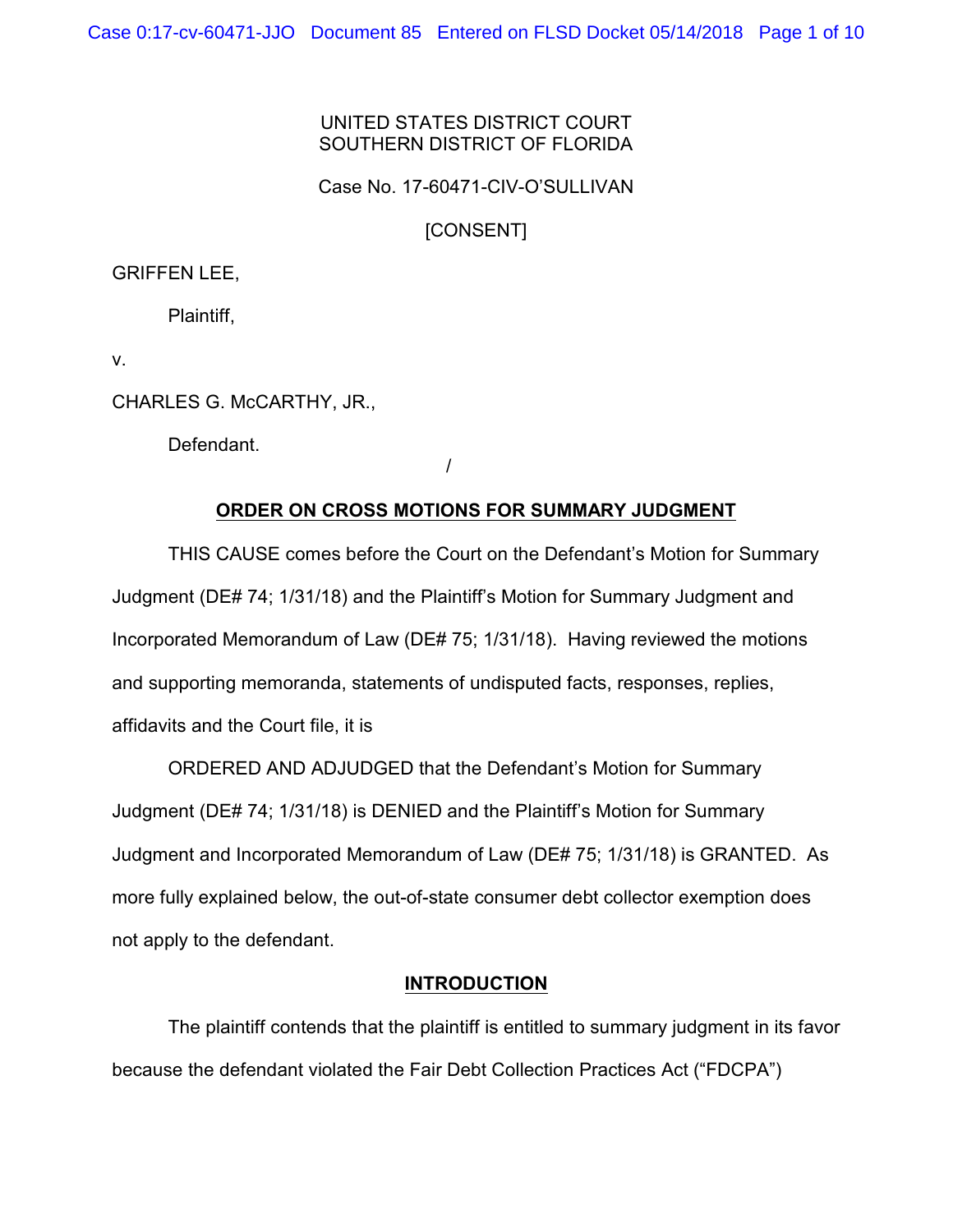because the defendant lacked the legal authority to collect a \$448.50 debt from the plaintiff by means of a single letter mailed to the plaintiff on February 1, 2017 because he was not registered as a consumer collection agency as required by Subsection 559.553(1) and (2), Florida Statutes. Fla. Stat. § 559.553(1) and (2). Subsection 559.553(3) exempts certain persons from the registration requirements. In particular, Sub-section 559.553(3)(h) provides an exemption for "[a]n out-of-state consumer debt collector who does not solicit debt accounts for collection from credit grantors who have a business presence in this state." Fla. Stat. § 559.553(3)(h) (hereinafter "out-of-state consumer debt collector exemption"). The defendant contends that he is entitled to summary judgment because the out-of-state consumer debt collector exemption applies and he was not required to register pursuant to Florida law.

This Court previously granted a partial summary judgment in favor of the plaintiff and ruled that the "Plaintiff has shown no genuine dispute of material fact that Defendant violated 15 U.S.C. § 1692e, 15 U.S.C. § 1692e(10), 15 U.S.C. § 1692e(2)(A), and 15 U.S.C. § 1692e(4) ... **as long as** Defendant is not subject to the exemption to Florida's licensing requirements under Fla. Stat. § 559.553(3)(h)." Order on Motion for Summary Judgment at 17 (DE# 64; 12/19/17) (Emphasis in original). Thus, the Court found "that there is, just barely, a genuine issue of material fact concerning whether the Defendant is entitled to the 'out-of-state consumer debt collection' exemption set forth under Fla. Stat. § 559.553(3)(h)." Id. at 15 (emphasis in original).

Because the Court finds that the defendant failed to satisfy his burden of proof to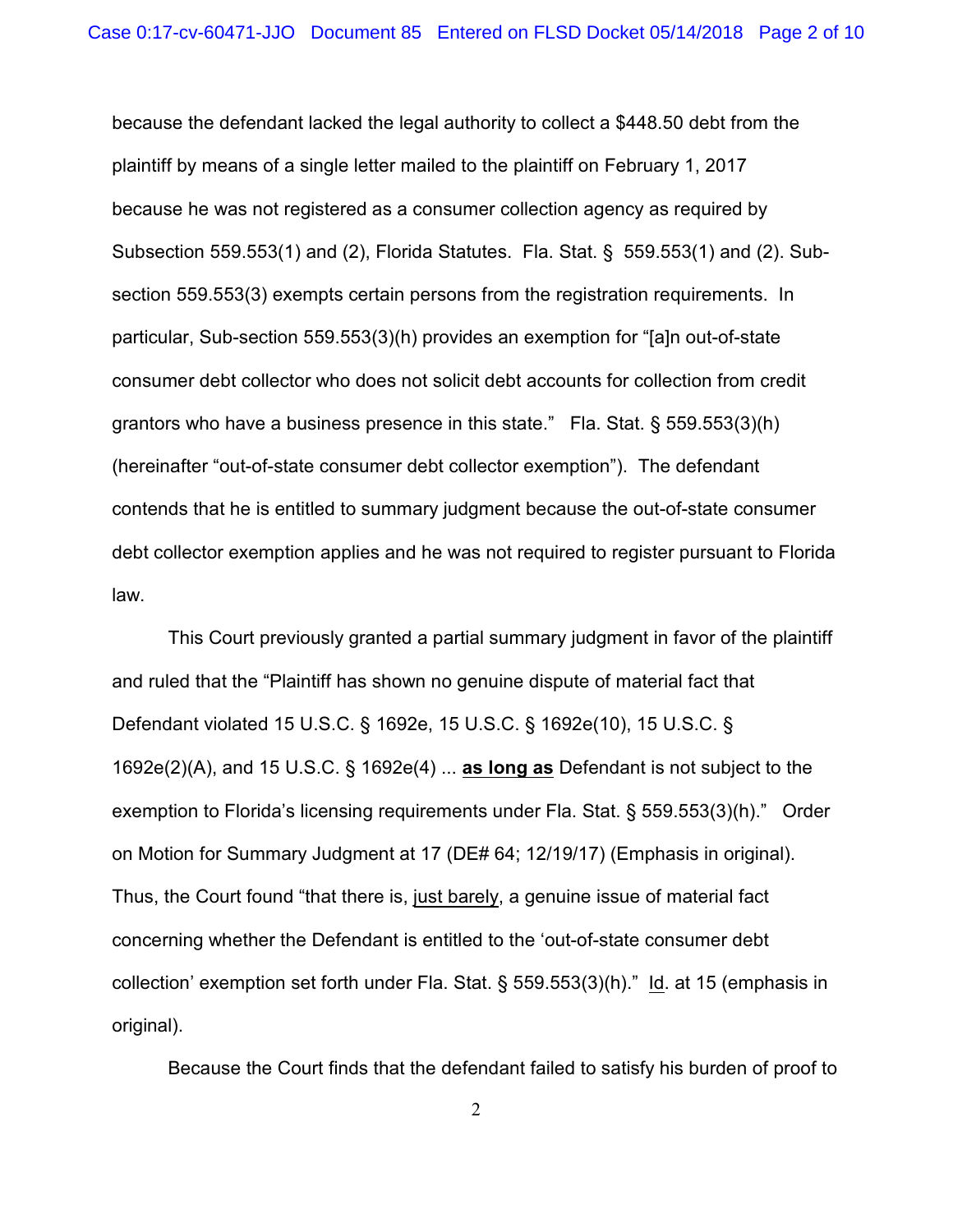show that the out-of-state consumer debtor collector exemption applies, the defendant's motion for summary judgment is DENIED and the plaintiff's motion for summary judgment is GRANTED as more fully explained below.

#### **FACTS**

The following facts are undisputed.

Defendant, Charles G. McCarthy, Jr., is an Illinois attorney who is a resident of Illinois. Defendant Law Office of Charles G. McCarthy, Jr. & Associates was hired by Forest Recovery Services, LLC as Forest Recovery Services, LLC's attorney. Forest Recovery Services, LLC was hired to collect debts by and for Boca Raton Gastroenterology, a medical practice in Boca Raton, Florida. Forest Recovery Services, LLC retained Defendant on June 4, 2010. (DE# 74 Exhibit C1; 1/31/18). Exhibit C1 is the Authorization Agreement (Exhibit C1) between Forest Recovery Services and the Law Office of Charles G. McCarthy Jr. & Associates. The Authorization Agreement authorizes the Law Office of Charles G. McCarthy Jr. & Associates to initiate collection efforts and expressly states that "[Forest Recovery Services] retains Attorneys for collection of debts only and not for representation in any other matter." Id. (emphasis added). Forest Recovery Services, LLC, was licensed as a Florida Consumer Collection Agency, with the Florida Office of Financial Regulation on August 20, 2013 and holds License Number CCA9903188. See (DE# 74 Exhibit D1; 1/31/18).

Defendant is a debt collector as defined by 15 U.S.C. § 1692(a)(6). See Order on Motion for Summary Judgment, n.2 (DE# 64; 12/19/17) (citing D.E. 60 ¶ 5(i)-(iii);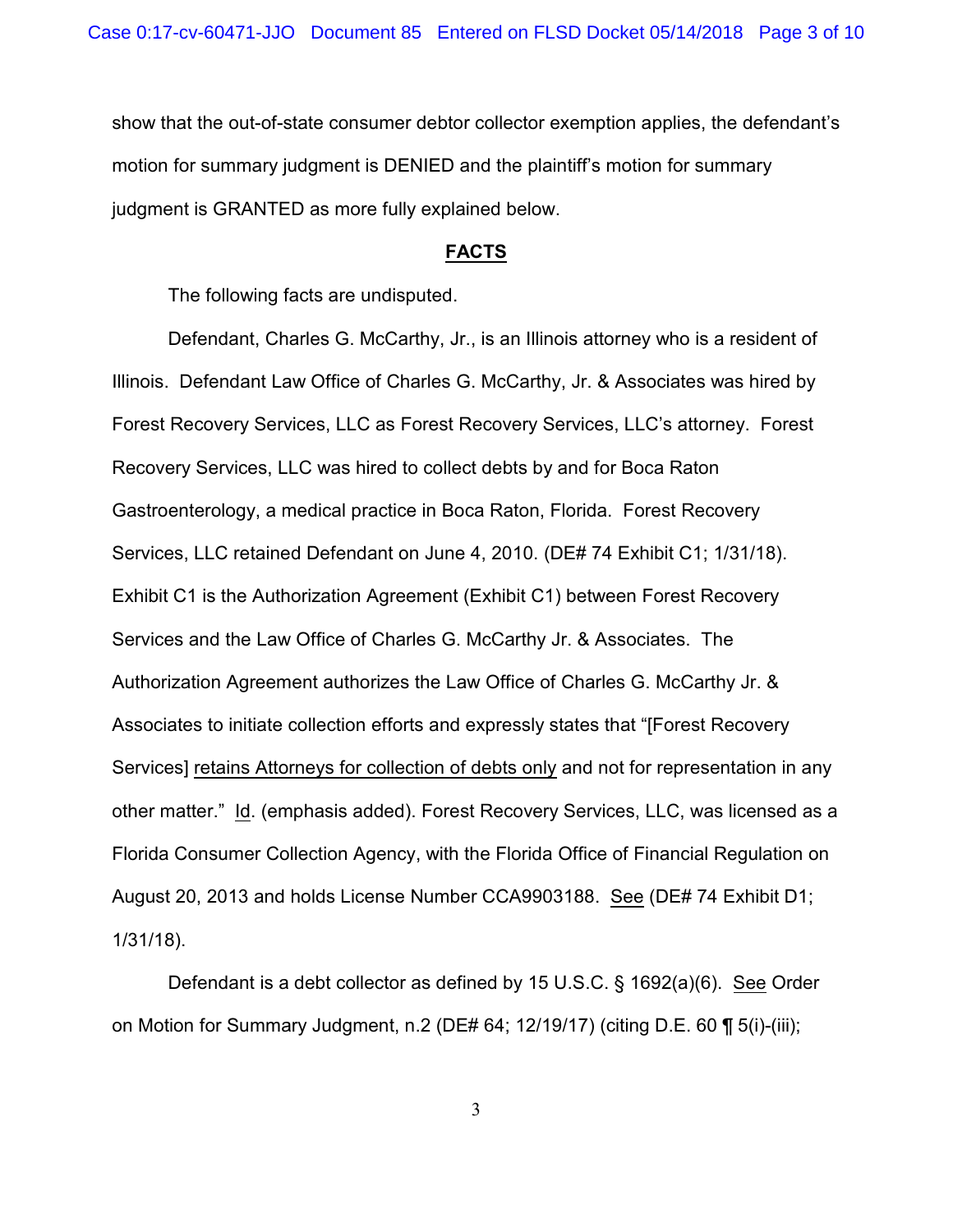D.E. 37  $\P\P$  13-15, 17).<sup>1</sup>

No solicitation of any Florida based creditor or credit grantor by Defendant Law Office of Law Office of Charles G. McCarthy Jr. & Associates has occurred. McCarthy Affidavit (DE# 74, Exhibit E1, ¶ 5).

The defendant was not registered as a consumer collection agency, as required by Fla. Stat. § 559.553 (1), before attempting to collect the debt from the plaintiff. (DE# 60 ¶  $5(v)$ .

# **STANDARD OF REVIEW**

## A. Summary Judgment

The Court, in reviewing a motion for summary judgment, is guided by the

standard set forth in Federal Rule of Civil Procedure 56(a), which states, in relevant

part, as follows:

A party may move for summary judgment, identifying each claim or defense--or the part of each claim or defense--on which summary judgment is sought. The court shall grant summary judgment if the movant shows that there is no genuine dispute as to any material fact and the movant is entitled to judgment as a matter of law.

Fed. R. Civ. P. 56(a).

The Court shall grant summary judgment if the movant shows that there is no

genuine dispute as to any material fact and that the movant is entitled to judgment as a

matter of law. The moving party bears the burden of meeting this standard. Celotex

 $1$  In footnote 2 of the Order, the Court explains that the defendant conceded that it is a debt collector (citing the defendant's response at D.E. 53 ¶¶ 6-7) and that "a review of the record shows that there is no genuine dispute that Defendant mailed a letter to Plaintiff on February 1, 2017 in 'an attempt to collect consumer debt' that was 'due or asserted to be owed or due to another." Id. (citing D.E. 1-6; D.E. 1 ¶ 17; D.E. 37 ¶17) (other citation omitted).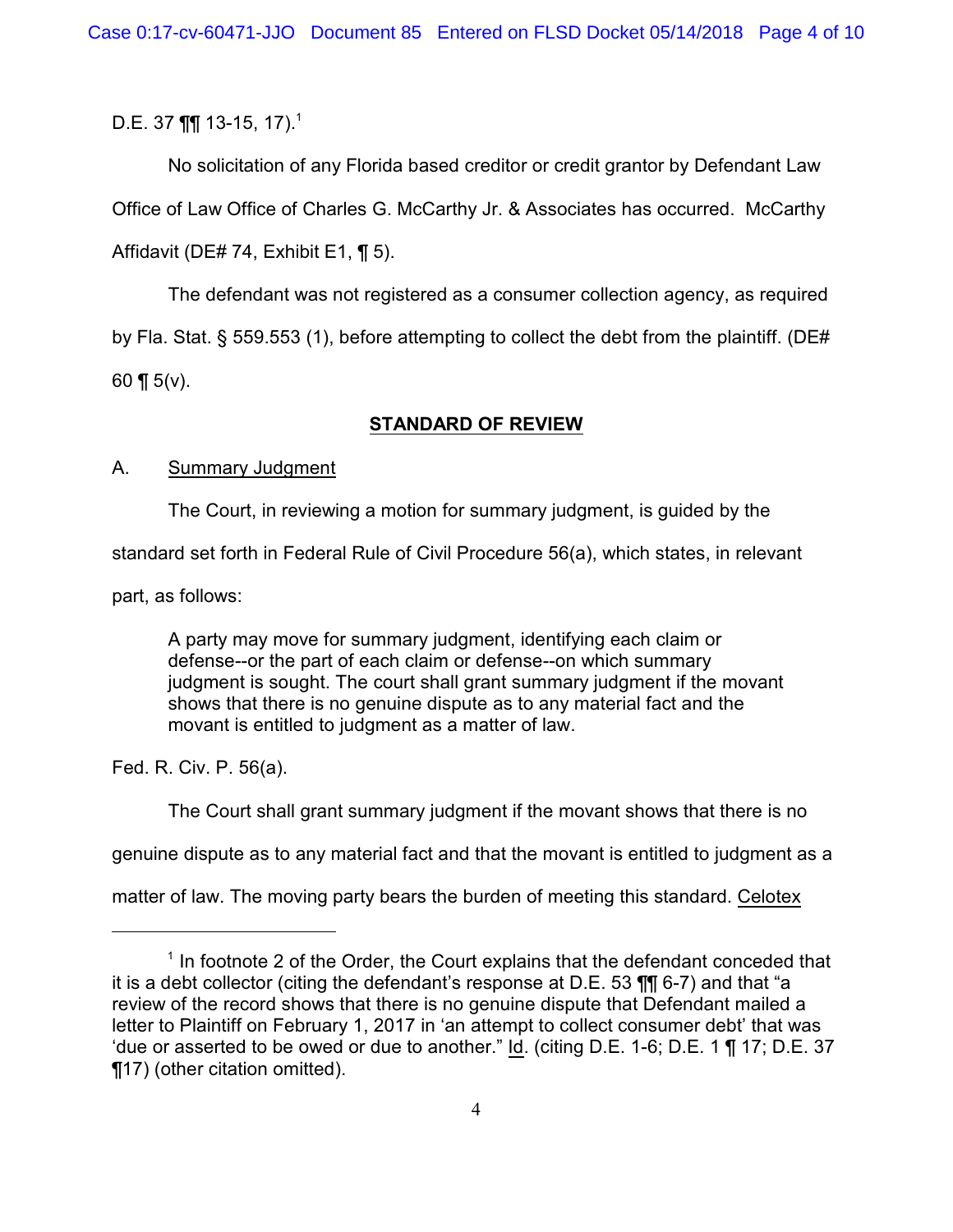Corp. v. Catrett, 477 U.S. 317, 322-23 (1986). That is, "[t]he moving party bears the initial responsibility of informing the . . . court of the basis for its motion, and identifying those portions of the pleadings, depositions, answers to interrogatories, and admissions on file, together with the affidavits, if any, which it believes demonstrate the absence of a genuine issue of material fact." U.S. v. Four Parcels of Real Prop., 941 F.2d 1428, 1437 (11th Cir. 1991) (quoting Celotex, 477 U.S. at 323) (internal quotation marks omitted). In assessing whether the moving party has satisfied this burden, the Court is required to view the evidence and all factual inferences arising therefrom in the light most favorable to the non-moving party. Batey v. Stone, 24 F.3d 1330, 1333 (11th Cir. 1994). Summary judgment is appropriate when there is no dispute as to any material fact and only questions of law remain. Id. If the record presents factual issues, the Court must deny the motion and proceed to trial. Adickes v. S.H. Kress & Co., 398 U.S. 144, 157 (1970).

### B. Statutory Exemption

The defendant has the burden of proof to show that the out-of-state debt collector exemption applies. See Leblanc v. Unifund CCR Partners, 601 F.3d 1185, 1197 (11<sup>th</sup> Cir. 2010) ("[The defendant] argues that it is not subject to the FCCPA's registration requirement.... We disagree.); see also Collins v. Erin Capital Management, LLC, 991 F. Supp. 2d 1195, 1211 (S.D. Fla. 2013) (explaining that Leblanc "focused on whether the defendant qualified for the narrow exemption afforded to some out-of-state consumer debt collectors"). Neither the subject Florida statute nor Leblanc expressly states which party has the burden of proving the out-of-state debt collector exemption. Courts consistently hold that a defendant has the burden of proving an exemption to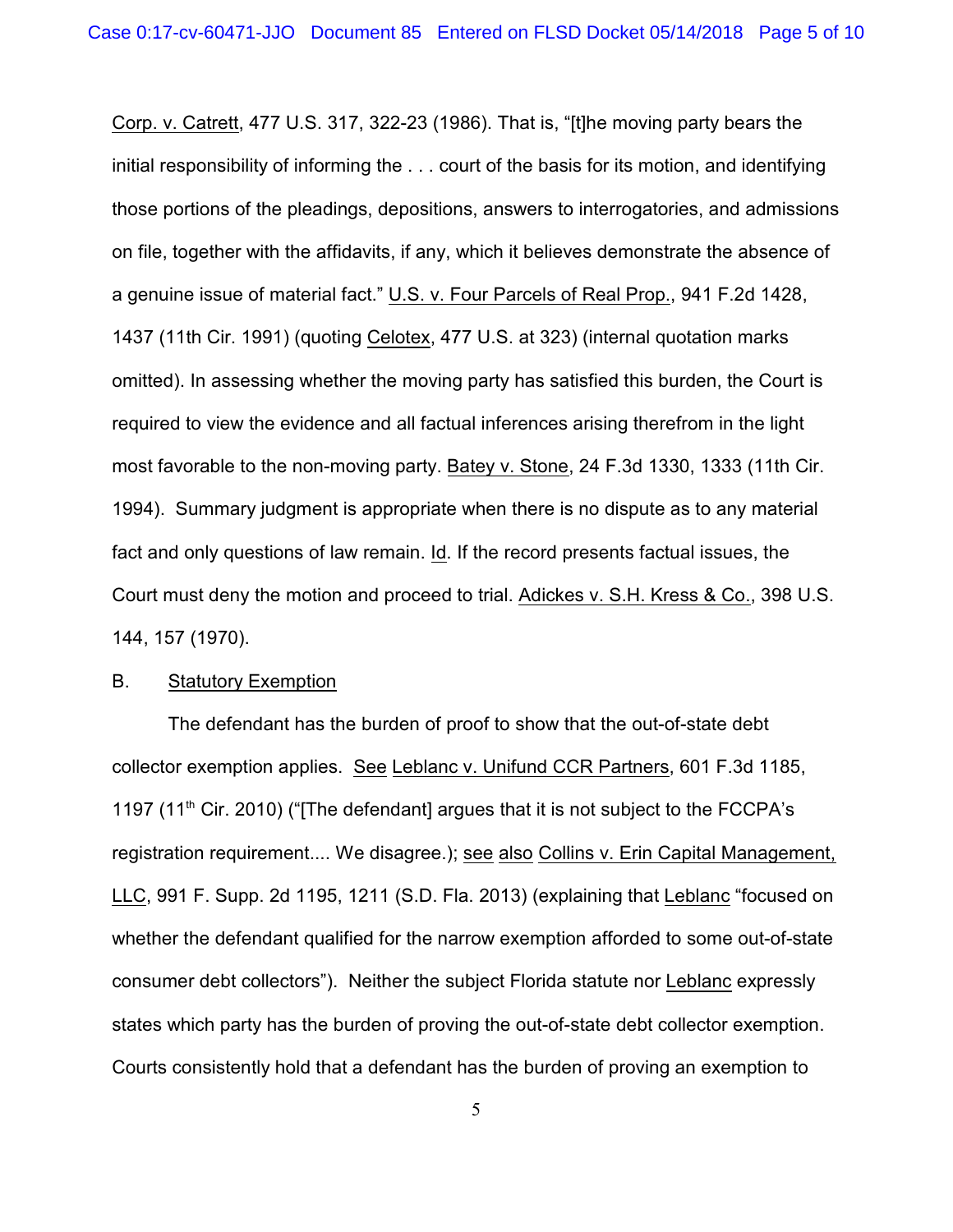statutory liability. See, e.g., Shultz v. Hasam Realty Corp., 316 F. Supp. 1136, 1139 (S.D. Fla. 1970) ("Courts have consistently held that the burden of proving an exemption from the protection of the [FLSA] is upon the employer-defendants."); Klinedinst v. Swift Investments, Inc., 260 F.3d 1251 (11<sup>th</sup> Cir. 2001) ("[The defendant] employer ... bears the burden of proving the applicability of a FLSA exception...."); see also, Jelencovich v. Dodge Enterprises, Inc., No. 09-81045-CIV, 2009 WL 4899405, at \*3 (S.D. Fla. Dec. 14, 2009) ("Under Florida law, judgment creditors ... have the power to garnish wages and bank accounts. *See Fla. Stat.* § 77.01 *et seq.* The judgment debtor must assert defensively any exemption(s) that may apply to such actions and the applicability of any such exemptions are then determined by a court following an evidentiary hearing. *See* Fla. Stat. §§ 222.061, 222.12. 'The burden is on the debtor to prove entitlement to any exemption.'")(quoting Pellegrino v. Koeckritz Development of Boca Rator, LLC, 2009 WL 1437813, \*3 (S.D. Fla. 2009) (other citations omitted).

#### **ANALYSIS**

The single issue to be determined on the parties' cross-motions for summary judgment is whether the out-of-state debt collector exemption applies to the defendant. Fla. Stat. § 559.553(3)(h). The defendant has the burden of proof. Pursuant to this Court's partial grant of summary judgment in favor of the plaintiff, if the defendant does not meet his burden of proving that the out-of-state debt collector exemption applies to him, the plaintiff is entitled to damages on his claim. See Order on Motion for Summary Judgment at 17 (DE# 64, 12/19/17).

Florida law requires a consumer collection agency to register before engaging in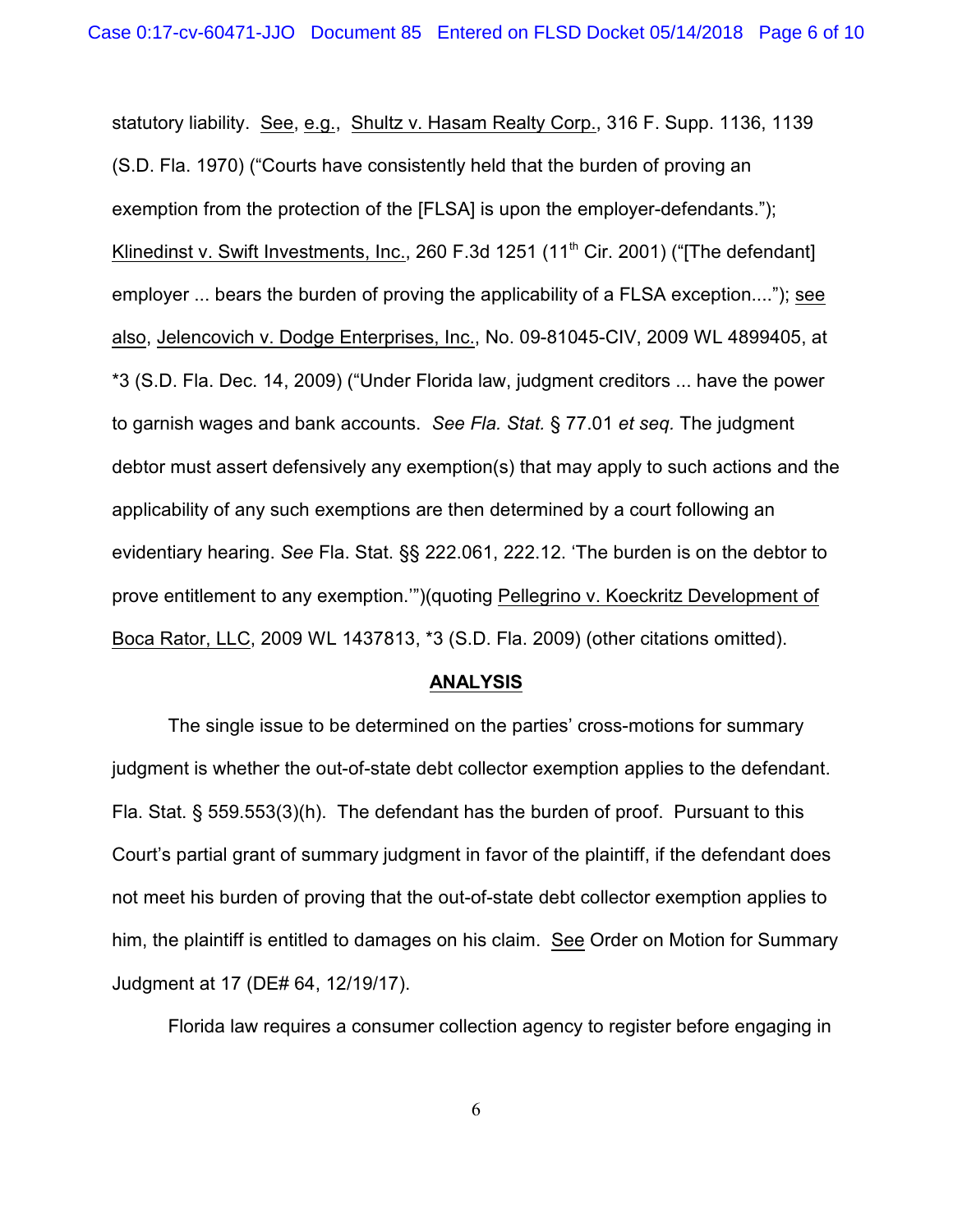this state as a consumer collection agency and thereafter to maintain a valid registration. Leblanc v. Unifund CCR Partners, 601 F.3d 1185, 1197 (11<sup>th</sup> Cir. 2010); Collins v. Erin Capital Management, LLC, 991 F. Supp. 2d 1195, 1211 (S.D. Fla. 2013)(describing the out-of-state consumer debt collector exemption as a "narrow exemption afforded to some out-of-state consumer debt collectors"); Fla. Stat. § 559.553(1) and (2). Section 559.55(3) defines a "consumer collection agency" as "any debt collector or business entity engaged in the business of soliciting consumer debts for collection or of collecting consumer debts which debt collector or business is not expressly exempted as set for in s. 559.553(3)." Fla. Stat. § 559.55(3) (emphasis added). This Court previously ruled that the defendant "is a debt collector who was not registered as a consumer collection agency ... before attempting to collect the debt from the plaintiff." See Order on Motion for Summary Judgment at 6 n.2, 16 (DE# 64, 12/19/17).

The defendant argues that he is not required to register as a consumer collection agency with the State of Florida because the out-of-state consumer debt collector exemption applies. Sub-section 559.553(3)(h) expressly exempts:

An out-of-state consumer debt collector who does not solicit consumer debt accounts for collection from credit grantors who have a business presence in this state.

Fla. Stat. § 559.553(3)(h) (hereinafter referred to as the "out-of-state debt collector exemption").

The defendant relies on his own second affidavit<sup>2</sup> to prove he is entitled to the

 $2\text{Mr}$ . McCarthy filed two affidavits. His first Affidavit Per Rule 56(e) was filed in support of Defendant's Memorandum & Opposition to Plaintiff's Motion for Summary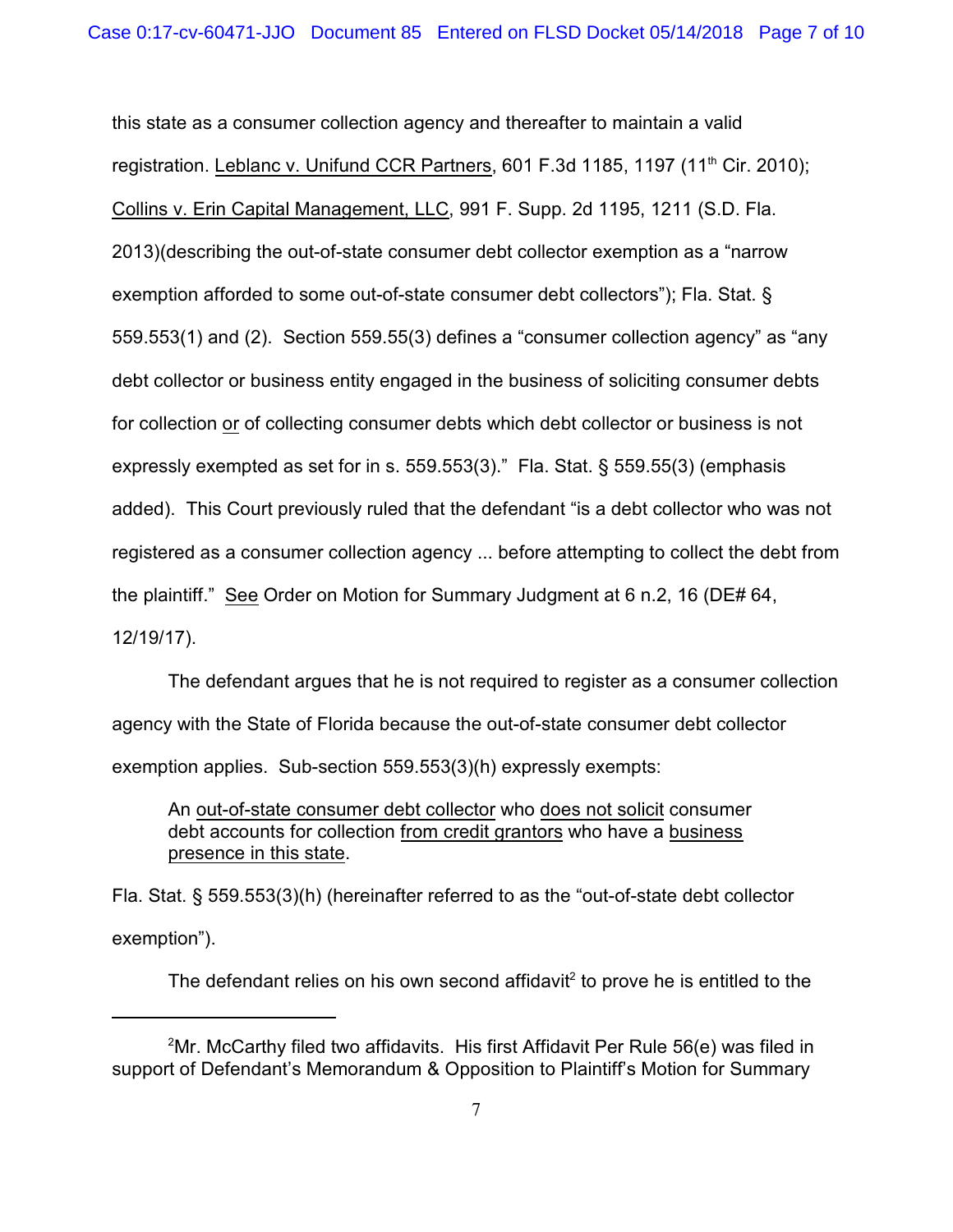exemption. See Affidavit Pursuant to Rule 56(e) (hereinafter referred to as "McCarthy Affidavit") (DE# 77-1, 2/14/18). This Court took serious issue with Mr. McCarthy's prior affidavit and described it as largely "conclusory, lacks specific supporting facts and contains inadmissible legal conclusions." Order on Motion for Summary Judgment at 16 (DE# 64, 12/19/17). The Court found that the defendant "escape[d] summary judgment by the thinnest of margins, as the Eleventh Circuit has repeatedly made clear that a plaintiff or defendant cannot defeat summary judgment solely by relying on affidavits or declarations that are "conclusory," "lack[ ] specific supporting facts," or contain legal conclusions. Id. at 16, n.7 (citations omitted).

In his second Affidavit as well as his first Affidavit, Mr. McCarthy recites the statutory language of the exemption and avers that the defendant "does not solicit consumer debt accounts for collection from credit grantors who have a business presence in Florida." McCarthy Affidavit, ¶ 16 (DE# 77-1, 2/14/18). Mr. McCarthy adds<sup>3</sup> the following statement in his second Affidavit: "[a]t no time has [the] Defendant solicited accounts from any Florida based creditor or credit grantor." Id. at  $\P$  5 (emphasis added). The plaintiff argues that Mr. McCarthy's averment disqualifies the

Judgment (DE# 53, 10/16/18) (contains 38 paragraphs). His second Affidavit Per Rule 56(e) was filed in support of the defendant's Response to Plaintiff's Motion for Summary Judgment (DE# 77-1, 2/14/18) (contains 24 paragraphs). The second McCarthy Affidavit reworded some of the existing paragraphs, deleted some paragraphs and added new paragraphs.

 ${}^{3}$ The plaintiff argues that this admission is "not newly founded, nor is it exclusive to defendant's [second] affidavit." Plaintiff's Motion for Summary Judgment at 7 (DE# 75, 1/31/18). The plaintiff explains that in his first affidavit, the defendant admits that no evidence exists to show that the defendant "engaged in the business of soliciting consumer debts for collection" and thus "no such evidence can be proffered." Id. (quoting first McCarthy Affidavit at ¶¶ 27-28 (DE# 53, 10/16/18).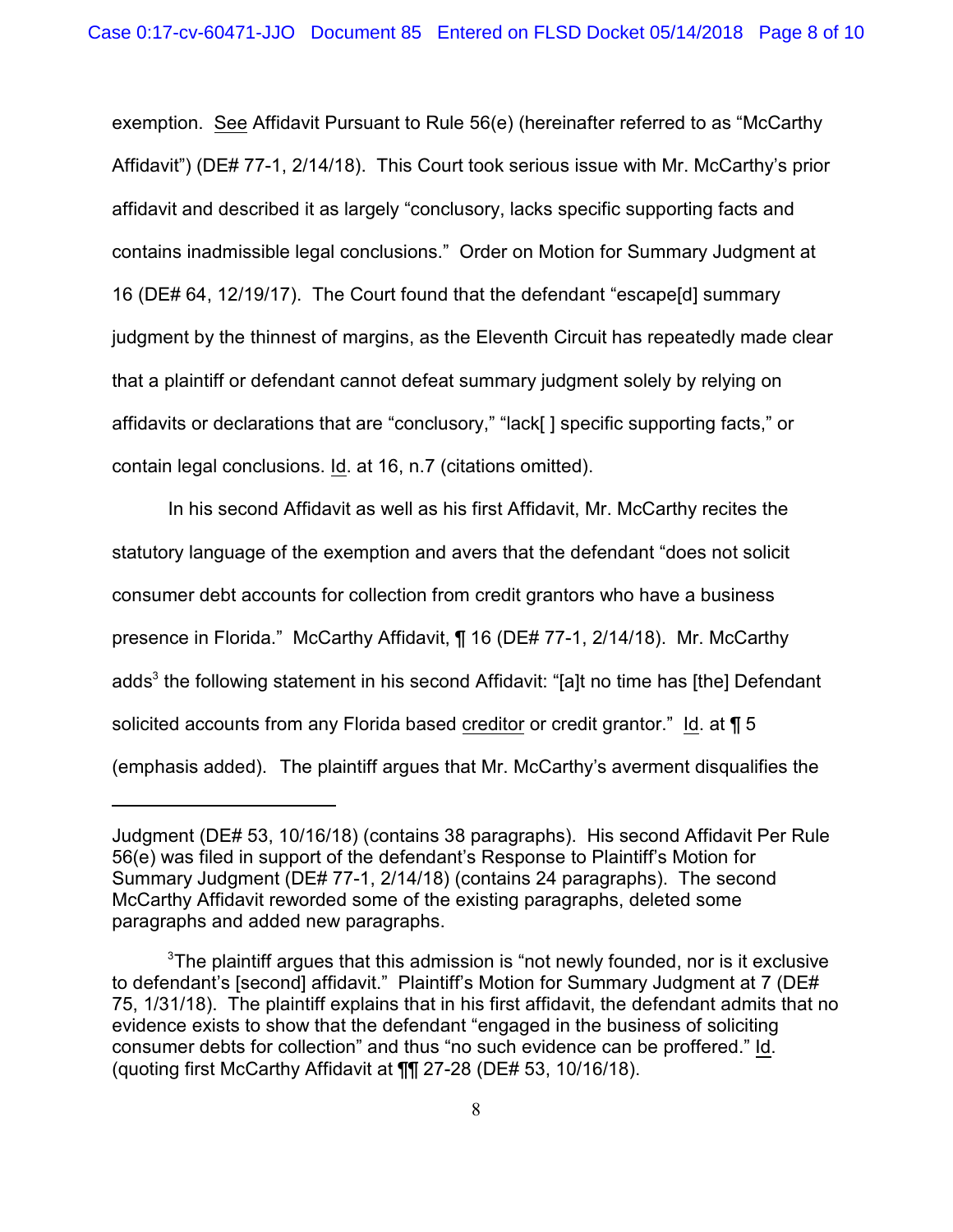defendant from the "out-of-state consumer debt collector exemption," which subsumes the definition of an "out-of-state consumer debt collector." Fla. Stat. § 559.55(11). Subsection 559.55(11) provides the following definition:

(11) "Out-of-state consumer debt collector" means any person whose business activities in this state involve **both collecting** or attempting to collect consumer debt from debtors located in this state by means of interstate communication originating from outside this state **and soliciting** consumer debt accounts for collection from creditors who have a business presence in this state. For purposes of this sub-section, a creditor has a business presence in this state if either the creditor or an affiliate or subsidiary of the creditor has an office in this state.

Fla. Stat. §§ 559.55(11) (emphasis added). The Court agrees. In LeBlanc, the Eleventh Circuit explained that "pursuant to the statutory definition, the business activities of an 'out-of-state consumer debt collector' must involve both 'collecting or attempting to collect consumer debt ...' and 'soliciting consumer debt accounts for collection from creditors who have a business presence within [Florida].'" Leblanc v. Unifund CCR Partners, 601 F.3d 1185, 1197 (11<sup>th</sup> Cir. 2010)(quoting Fla. Stat. §§ 559.55(8)).

Because the defendant expressly states that he did not solicit any Florida based creditor, he does not come within the definition of an "out-of-state consumer debt collector" under a plain reading of the statutory definition. The defendant argues that the plaintiff improperly conflates the two statutes (i.e. the definition in Fla. Stat. § 559.55(11) with the exemption in Fla. Stat. § 559.553(3)(h)) and improperly adds the "solicitation" requirement of the definition. Section 559.55 ("Definitions") expressly provides that "[t]he following terms shall, unless the context otherwise indicates, have the following meanings for the purpose of this part." The exemption in Section